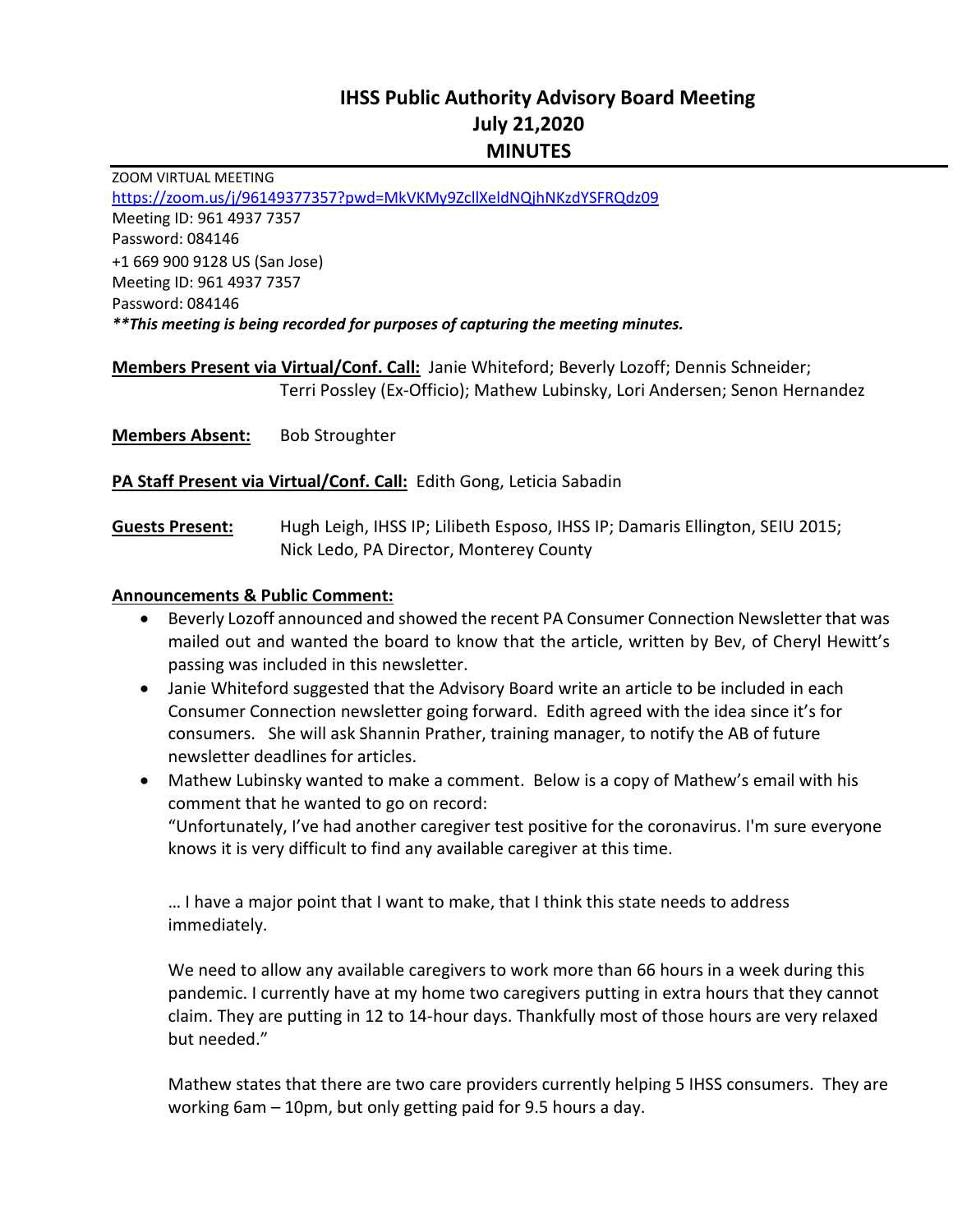Mathew also mentioned that he is having issues with regards to getting in touch with the Registry for a provider list. He wanted to connect with the Registry Department via internet and possibly leave his email address. Edith asked for clarification of Mathew's issue since emails can be sent to the registry. Edith took an action item to have this resolved immediately and have a provider list emailed to Mathew.

• Janie Whiteford commented and asked to add an agenda item next month regarding Congregate Living Arrangements or Shared Housing and asked that Mathew Lubinsky take the lead since he lives in a Shared Housing arrangement. Janie feels that the State needs to address this even though it is an unusual circumstance; more people need to be aware of the challenges. CICA and CAPA have looked into this and it has been mentioned that an All County Letter or waiver needs to be put in place to better address this issue. At a minimum, more needs to be understood about shared living. Edith asked guest Nick Ledo if Monterey County is experiencing any issues with Shared Housing, etc. and he said no. Janie asked if Mathew can check the ILC.

**Approval of Minutes:** Motion by Janie Whiteford to approve the May 19, 2020 meeting minutes as written, seconded by Mathew Lubinsky, vote was unanimous.

• \*\*With the June 16, 2020 meeting minutes, Janie Whiteford wanted to note a correction to be added to a comment that was made under the CICA agenda item on page 7. She wanted this comment added: "However, there are plenty of opportunities for collaboration between the Unions and CICA".

Motion by Mathew Lubinksy to approve the June 16, 2020 meeting minutes as written, seconded by Dennis Schneider, vote was unanimous.

**Annual Report Recommendations:** Edith Gong presented the recommendations to the board that were drafted by Beverly Lozoff, Janie Whiteford and Lori Andersen, as follows:

## *Draft Recommendations:*

With the COVID pandemic still in full force, consumers, especially those with chronic diseases, respiratory issues and those over 65 are even more vulnerable to the disease. Therefore, these recommendations are vitally important in the new fiscal year.

- Continue on-going relationships and meetings between the IHSS Advisory Board and the Board of Supervisors and Policy Aides so the IHSS consumer challenges and those of their caregivers are understood and addressed.
- Increase number of IHSS social workers to address expanding needs, or at a minimum, do not reduce current staffing levels.
- Ensure timely assessments conducted for hospital and nursing home patients to initiate IHSS application or reassessment process prior to discharge.
	- o When assessments are delayed for IHSS applications of patients awaiting discharge from hospitals or nursing facilities, they experience delays in the discharge planning that results in prolonged stays and increased costs.
- Continue online initial assessments/re-assessments in the consumer's home for determination of services and hours to ensure a timely application process, and protection of the IHSS social worker and consumer during the COVID crisis.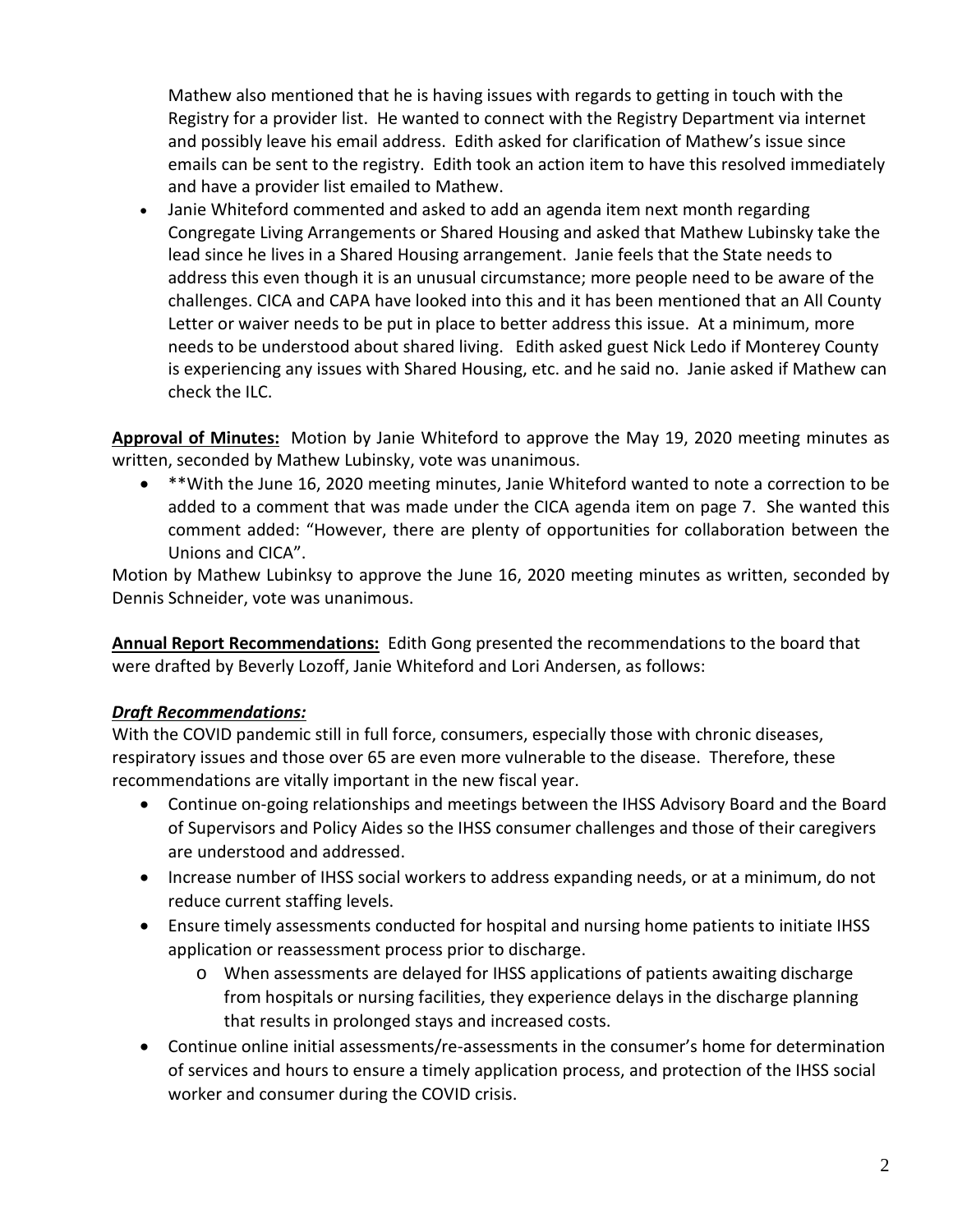No actual vote is needed for these recommendations to be included in the annual report. Beverly asked if anyone had comments or additional feedback; none were brought up.

Mathew asked if his issue with regards to IPs and allowing them to work more than 66 hours a week, could be added to the recommendations. Beverly stated that this is not the platform to try to resolve this issue and needs to be resolved separately. Terri stated that it would have to be taken to the State.

Janie made a comment about the AB recommendations in conjunction with the Harvey Rose Audit. In other words, incorporate any relevant items from Harvey Rose Audit that match recommendations from the Advisory Board. There was additional discussion on release of the Harvey Rose Audit and if the findings will be available before the Annual Report is printed at the end of August. The AB decided to continue with the current recommendations as it was unlikely that the Harvey Rose Audit document would be available prior to the printing deadline.

**Update on the Harvey Rose Audit:** Terri Possley reported they are waiting to hear back from Harvey Rose for the final audit. There was some delay on the IHSS side because multiple levels of review were required from different departments. Terri stated that they are happy with the suggestions, one in particular that resulted in IHSS getting 26 additional positions. Terri and her staff are ecstatic. Meeting members were very excited as well.

Terri thanked the AB and Lori Andersen, specifically for suggesting the Harvey Rose audit in the first place. Terri's gave a heartfelt thank you to the members for advocating on IHSS' behalf and insisting on this audit. It allowed a close examination of IHSS in a way that had not been done before. Lori Andersen said it was really a group effort and recalls an AB meeting with Supervisor Cindy Chavez was the catalyst for the audit. Terri reiterated her thanks and respect to each and every AB member for their support and advocacy.

**Update on the Change in By-Laws:** Terri Possley reported that County Counsel, Luke Edwards, will put a draft together in August. Terri requested to keep this item on the agenda. Beverly stated that the change in by-laws will be approved it's just a matter of when. Once approved, this will help with the meeting quorum issue.

### **PROGRAMS REPORT**

The shelter in place order is still in effect in Santa Clara County so the PA Staff continues to work remotely as much as possible. Activities such as benefits administration and mailing of EPG must be done in the office. The leadership staff is discussing all County Social Distancing Protocol requirements and provisions before opening the lobby to the public and declaring the PA as "COVID-19 Prepared". The PA has purchased plexiglass shields, social distancing decals, hand sanitizer stations, EPG, and other items to be as contactless as possible when enrolling providers. The lobby will need to be reconfigured and there are still some items that need to be procured, but the PA will be in full compliance when we re-open.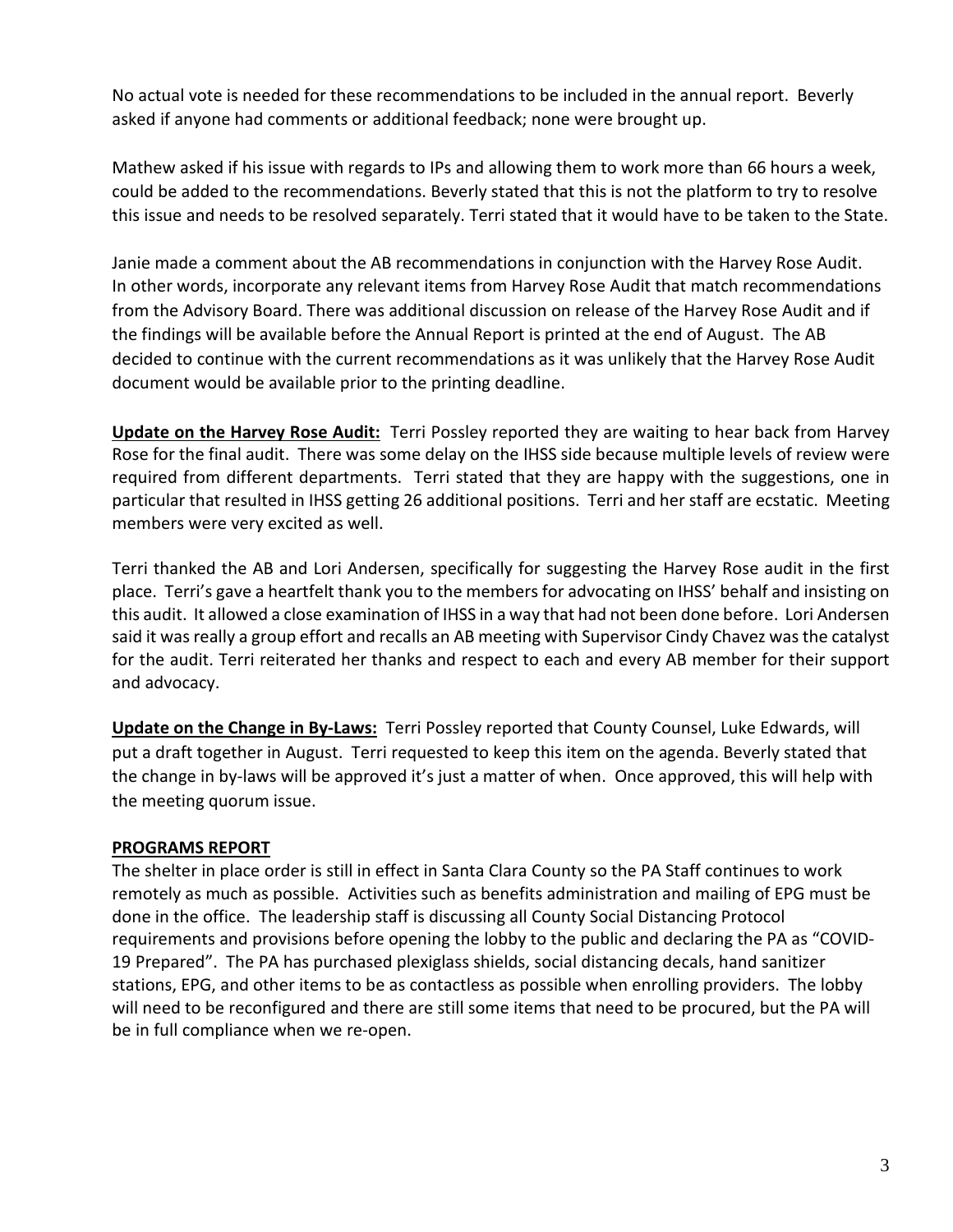## **Benefits Administration:**

There are **12,331** IPs enrolled in the Valley Health Plan with **4,130** of those in the Classic Plan and **8,201 i**n the Preferred Plan. **12,959** IPs are enrolled in the Dental/Vision plans. There were **46** Smart Pass VTA Cards issued.

## **Enrollment:**

Number of IPs enrolled: **433** Number of IPs partially done: **600 (cumulative)** Fingerprints failed to date: **15** 

The enrollment team processed almost the same number as June 2019 (447) so email/phone processing continues to be effective. While the volume of enrollments per month remains at nearly the same levels as the previous year, scheduling an email/phone appointment is approximately 10 days out from the time an IP completes the viewing of the orientation videos.

Group sessions with the union are still suspended due to the shelter in place order. LiveScan locations continue to be opened and IPs are getting background checks completed without issue.

**Registry Services:** The Registry team increased consumer intakes by 36% over May.

Referral lists continue to be given over the phone, emailed and mailed remotely. Calls continue to be returned quickly after voicemails are retrieved. There are **356** active IPs on the registry and **1,510** active consumers.

The Registry:

- Completed **67** new consumer intakes and reactivated **31** consumers
- Attained **44** matches
- Provided **508** new interventions with nearly 180 hours spent on the interventions
- IPs using the new automated monthly check-in: **149**

**Care Coaching:** The Registry received **17** referrals for Care Coaching in June.

- **8** remote care coaching consultations were conducted
- Total active consumers **51**
- Total inactive consumers **252**

**Urgent Care Registry:** There were **24** hours of urgent care services authorized to 4 consumers.

**Emergency Backup Registry:** There were **no requests** for an emergency backup provider in June and **1**  provider who was assigned in May and still working for the consumer in early June. The registry staff added an additional 3 people to the emergency backup registry for a total **53** providers.

**Registry Introductory Training (RIT): Two** remote RITs were held in June.

- **17** interviews were conducted
- **44** references were called with **39** completed reference checks
- **8** providers were added in June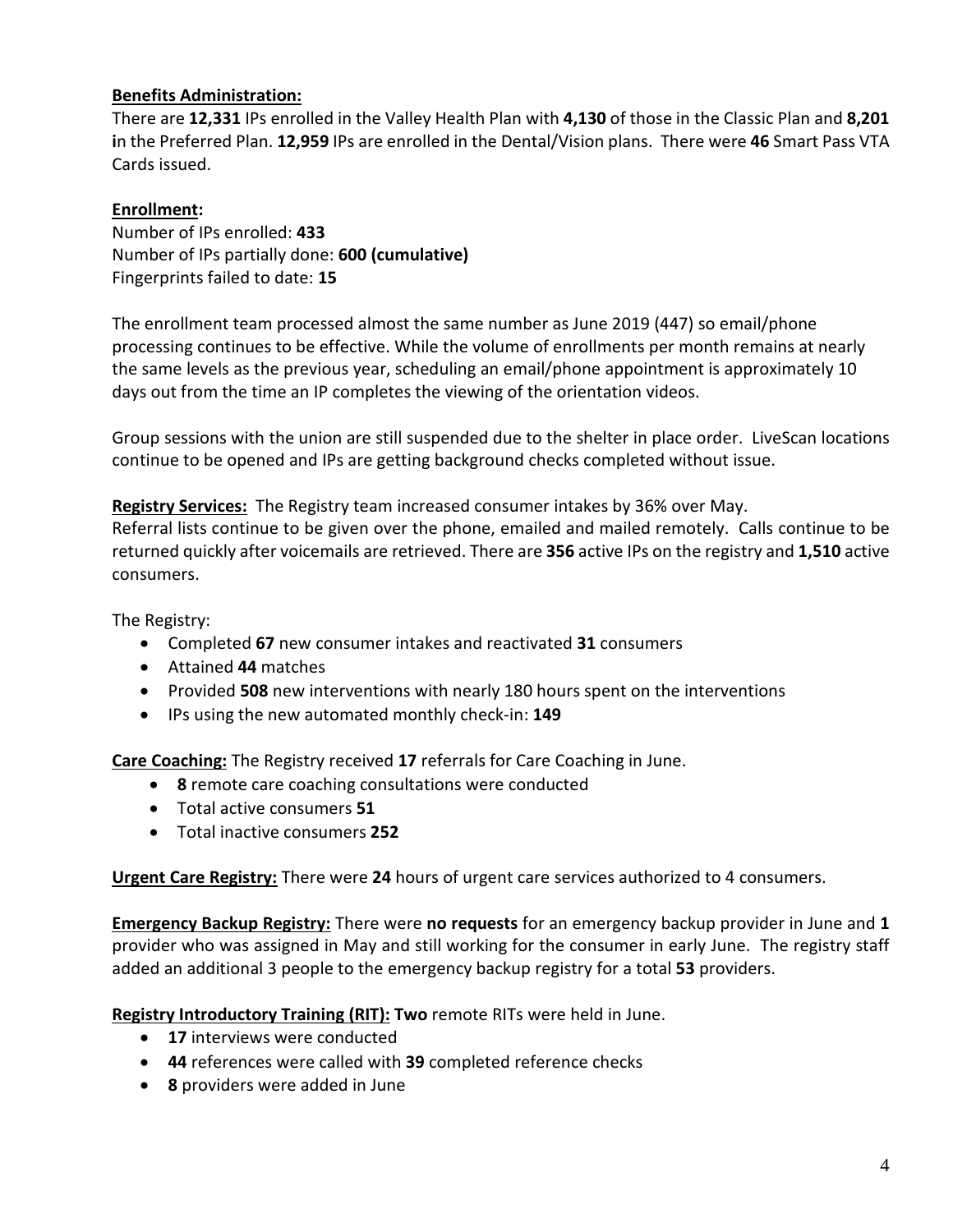**EPG (formerly PPE):** A total of **197** kits were mailed with **179** sets going to IPs and **18** sets to Consumers for a total of **3,110** masks and **3,580** pairs of gloves. The Registry team continued making outbound calls to active registry IPs to see if they would like EPG. The majority of the kits distributed to IPs went to those on the Registry. Both IHSS and the Union were reminded that IPs and Consumers should call the training line to request EPG.

**Public Authority Phone Calls:** Total call volume was up about 7% from May to June. Calls continue to go to voicemail, are retrieved by staff and called back remotely. Therefore, only total inbound calls are reflected below and will continue until all staff return to the office. The PA received a total of **4,783** voicemails/phone calls. Breakdown of the calls:

- **Registry 1,337**
- **Enrollment 1,367**
- **General 87**
- **Benefits 1,584**
- **Training/PPE 408**

**IP Trainings Provided:** There were **no** training classes held in June due to the continuing shelter-inplace order. We are currently preparing to print and mail the Fall semester schedule. At this time **24** of **77** classes have been scheduled and **4** classes are planned to be held via the Web. Alzheimer's classes will not be offered this fall and the Sobrato Centers will be closed until 10/31.

**Electronic Time Sheets:** Santa Clara County has **85.8 %** of IPs and consumers enrolled in electronic timesheets. The IP percentage continues be higher than the consumer enrollment rate at 88.8% and 82.8% respectively.

**Direct Deposit: 58.7%** of IPs are using direct deposit, which is 2% higher from May.

**Sick Leave Update:** A total of **22,290** active IPs have accrued 8 hours of sick leave, **4,039** have claimed some hours, while **3,842** have claimed all 8 hours so far, this fiscal year.

Damaris Ellington asked about contacting the Registry. She received a phone call from a recipient who was having difficulty getting a provider. Edith asked Damaris if they could take this off-line and address the issue with the Registry Manager.

Mathew Lubinsky wanted confirmation of how many gloves and masks are in a kit. He also stated that the Public Authority does not give out enough masks and gloves. The demand is much higher than the supply and it's unfortunate since the recipients and providers are going through them very quickly. Mathew had to order from Amazon and he ended up with the food service gloves. Edith agreed that there's not enough EPG for all IPs and the PA is trying to be as fair as possible to give as many IPs EPG as possible.

Nick Ledo also stated that in Monterey County they are sharing the same frustrations with PPE/EPG. They are having issues with meeting demand and distributing EPG to as many as possible. The state supply for EPG is limited which is not an ideal situation. They recently had a distribution effort at the DSS office where they had over 100 cars lined up to pick up one box of gloves. Nick also mentioned that they have less than 10 providers on their Emergency Back-Up list.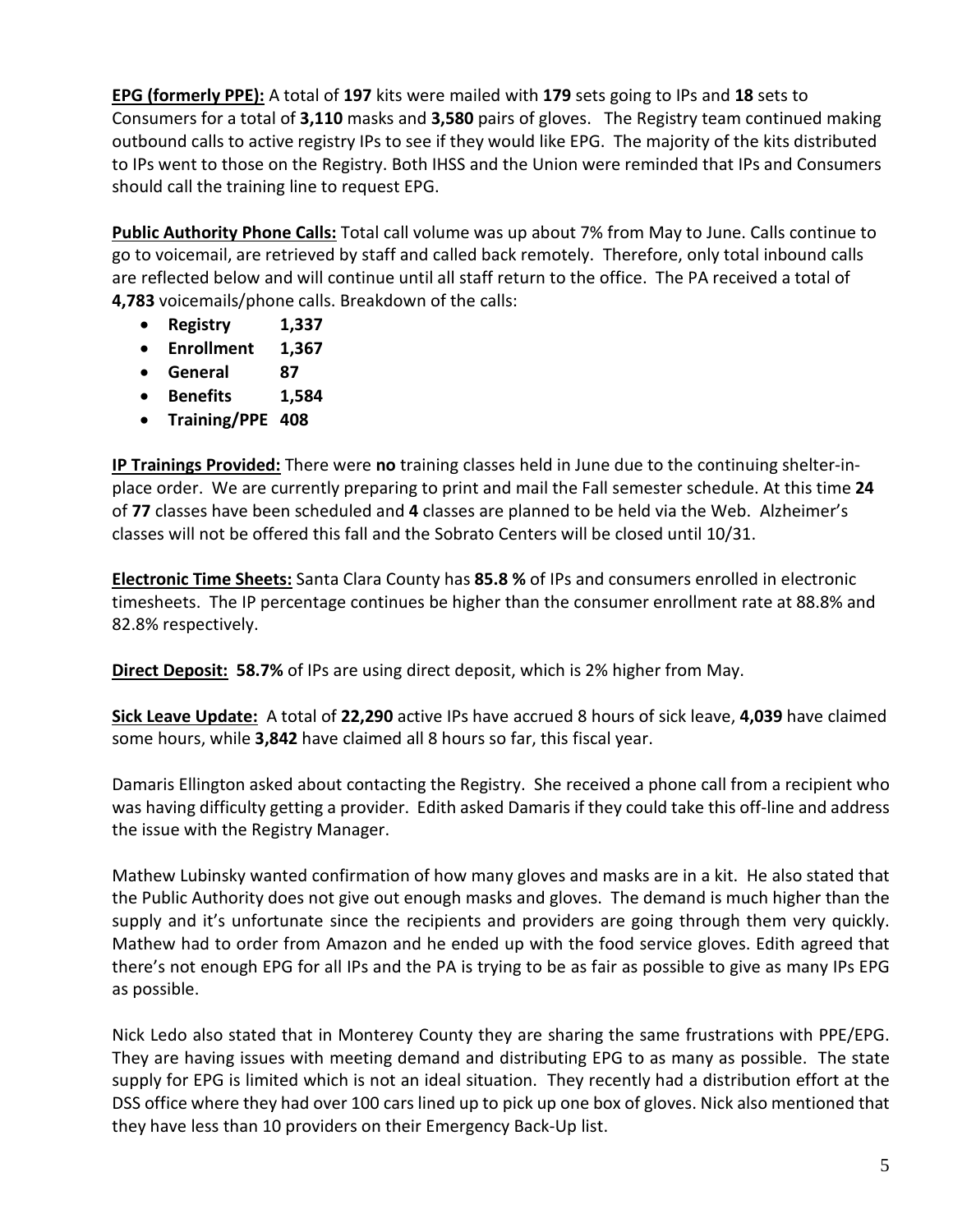Beverly stated that unfortunately this situation is not going away anytime soon. The shortages that folks are encountering will continue to be problematic.

#### **CAPA REPORT**

CAPA held its virtual board meeting on June 25.

#### **Legislative/Budget Report**

The leadership and governor reached an agreement on June 23 and passed the budget with several trailer bills. A summary of the compromise includes:

- Assumes federal funds
- Uses more of rainy-day funds/reserve accounts and new revenue sources/funding
- Lower caseload estimates
- Higher revenues anticipated
- 7% reductions rejected
- Payroll responsibilities moving to state rejected
- COVID provisions
	- o Deferred re-assessments are to be completed by 12/31/20
	- o QA and Program Integrity activities can be deferred until 12/31/20
	- o Provider emergency backup monies through 12/31/20
- New hire social workers required to do online hourly task guideline training
- Protective supervision ending pro-rating of hours if an IP is doing work for two consumers in the same household
- MediCal re-determination and IHSS synchronization; approved but delayed implementation
- MSSP and ADHC funding was reinstated/not cut, however the budget in January 2021 will be much worse. These programs were saved but could be affected in the future.

An addition to the Public Records Act that allows the union to receive IP applicant and prospect IP information. Primary language spoken is also included in the information to the union.

Additional changes in the Trailer Bill language include the following:

- Statue allows unions go first in the in-person orientation; PAs do not actively tell IPs they do not need to attend, but if an IP asks if they must attend, they are told this portion is optional. Note: if an agreement with union exists and they're fine with going later in the program, then the orientation can continue as is. The Union/PA MOU is applicable to the specific county.
- Orientation must be scheduled at least 10 days in advance and notice of changes must be done 3 days in advance.

### **Essential Protective Gear (EPG – formerly referred as PPE)**

The state is now referring to the PPE as EPG. In FY20-21, CDSS is giving counties the ability to work from a combined fund that covers PPE admin and distribution costs **and** supplemental \$2/hour payment for emergency backup IPs. Based on feedback from PAs across the state, backup registry deployment is much lower than projected. However, EPG distribution continues to be time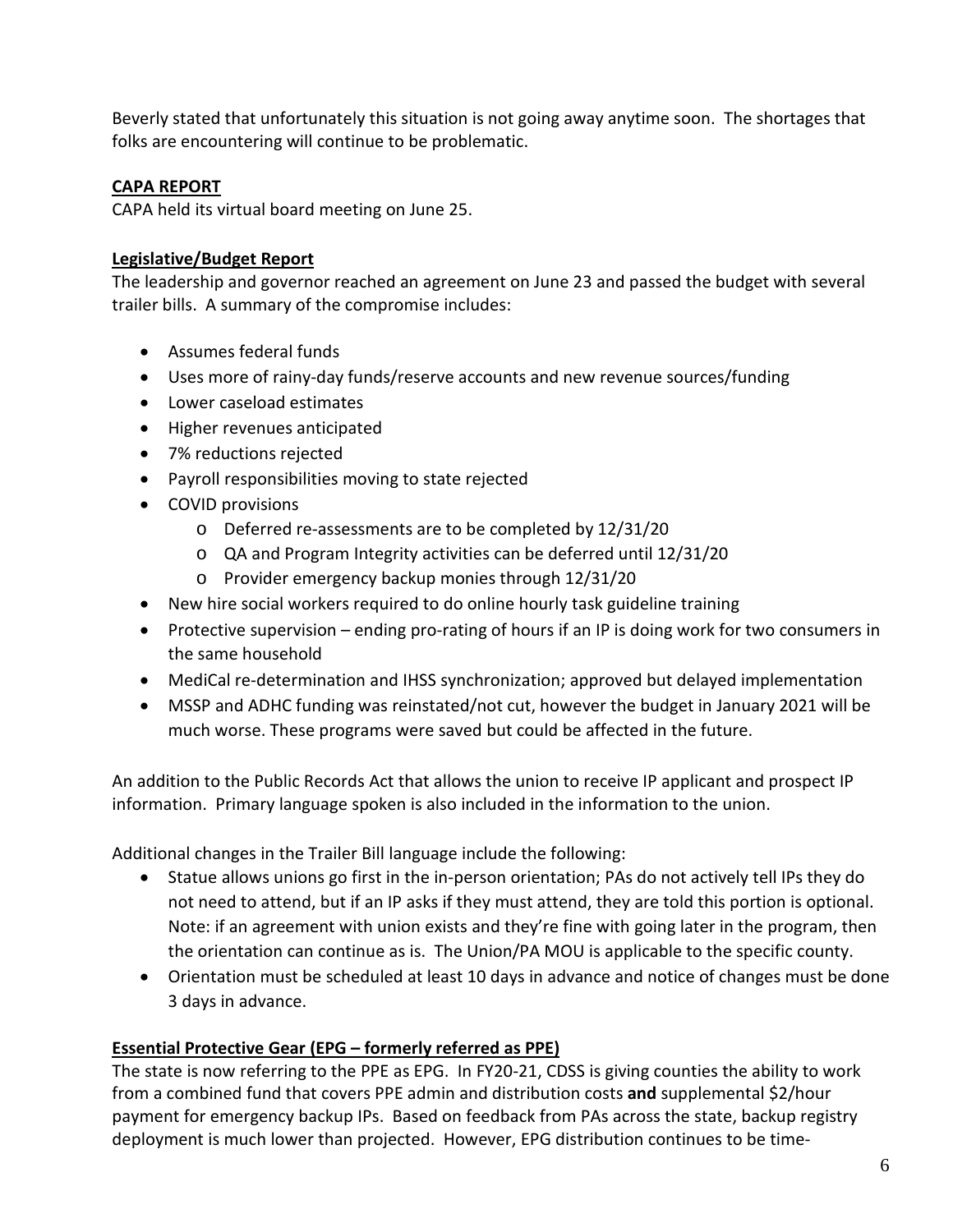consuming and costly and still needs to be funded in FY20-21. Counties will submit expenses for either category on the SOC448 form and if the amount for EPG admin exceeds the allocation, CDSS will work on the back end to handle movement of emergency backup funds to cover EPG costs. PAs/Counties need to track the total amount allocated to both categories and not exceed the total of the two.

## **Public Authority Advisory Boards**

The CAPA Executive Director clarified and reiterated that Public Authorities are mandated by the state to have a consumer-majority Advisory Board. There was confusion and misunderstanding that an Advisory Board was optional or not required. The ED also spoke about the importance of CICA and while speaking to the President of CICA, she noticed that Advisory Boards are getting weaker and weaker because of little participation from ABs in the monthly calls. CICA has been a solid partner for CAPA and therefore PA needs to cultivate and set up Advisory Boards if they do not have one. Several PA Directors spoke of the importance of their AB and that there's annual funding for Advisory Board activities (training, travel, supplies, etc.) Santa Clara stated that we have a strong AB and if any PAs needed assistance, they could reach out for guidance.

It was noted that changes to the Brown Act need to be revised to allow remote participation in AB meetings because of difficulty of the consumers to make in-person meetings especially during COVID.

## **Master Plan on Aging**

The Long Term Care at Home Benefit presented by Administration a few days after May Revise was of specific concern to LTSS Subcommittee, CAPA, CWDA and other agencies and formally rejected because it was way too broad. The Concept paper looks a lot like the Coordinated Care Initiative (CCI) from 2012. It is more of a medical model, transitional services and no CBO's are included. The Administration wants to get people out of skilled nursing facilities as a MediCal benefit, because of COVID, but it is very light on details.

## **FY20-21 PA Admin Allocation Process**

- The state is looking to use the same allocation and budget from FY19-20.
- They are looking to develop other options for better equity; several PAs are affected disproportionally in terms of the allocation.

**California IHSS Consumer Alliance Report (CICA):** Janie Whiteford reported that CICA is also trying to get the Brown Act modified. There need to be revisions to allow remote participation in Advisory Board meetings because of difficulty of the consumers to make in-person meetings in general, but especially now during the COVID 19 pandemic. Janie states that they will be working along with other organizations throughout the State to get a waiver.

Outside of the pandemic there are on-going issues with members attending meetings in person due to transportation issues, and rural communities where it is hard to get to a meeting, and/or folks having to travel a long way to get to a meeting. In addition, those with disabilities have other issues with attending in person and caregiver availability. Janie encouraged members to participate in statewide calls. Leticia will forward the details of the Zoom meetings.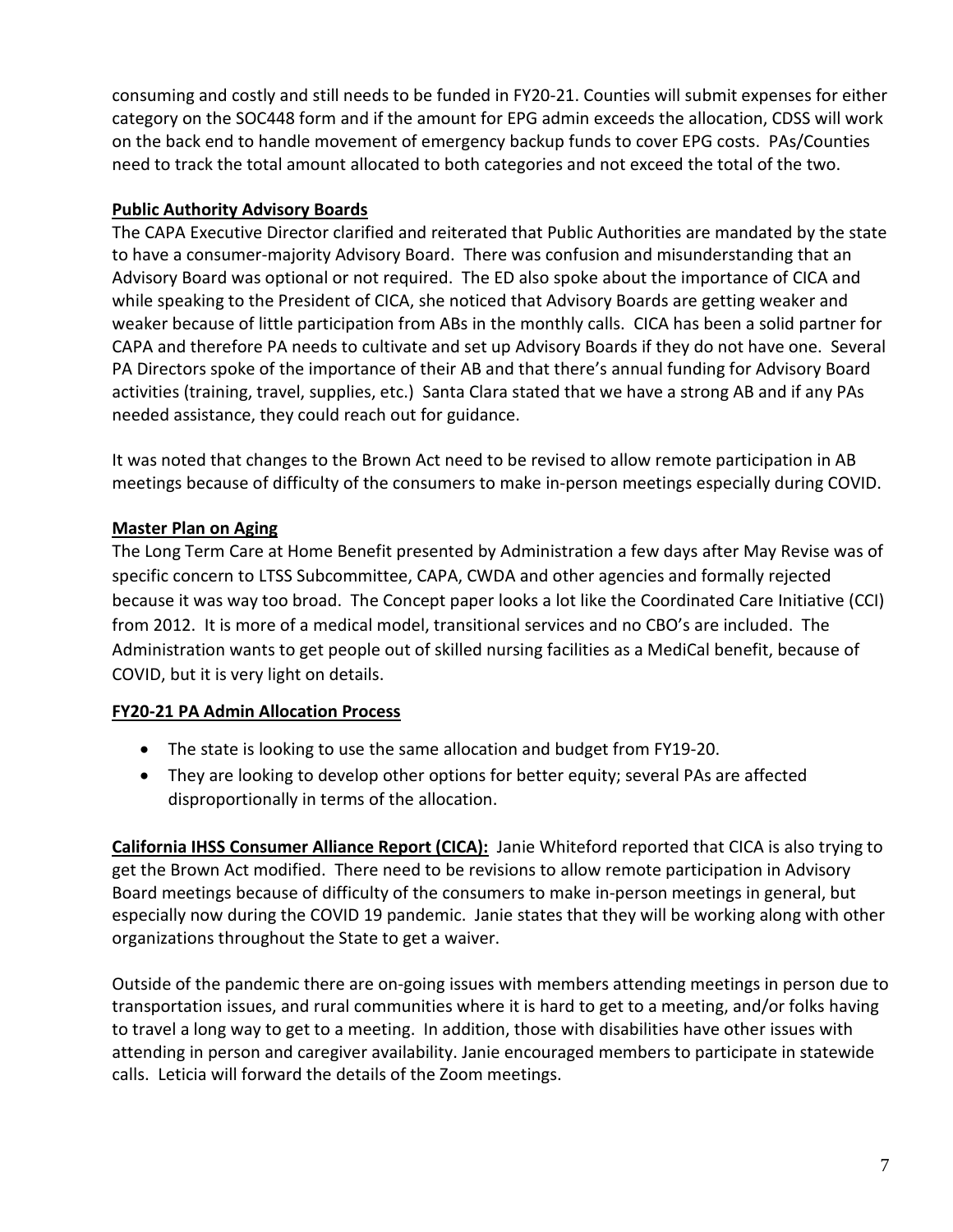Janie once again mentioned that the CICA Executive committee is doing a big push for webinars with training for Advisory committees and also looking at doing trainings for Consumers. They are in partnership with Greg Thompson, the PA Director for LA County (Personal Assistance Service Council).

CICA will be partnering with PASC much more closely to provide consumer education. PASC has specific information for LA County but they also have shared general information for the entire state, and most recently information on COVID. Janie asked Leticia to forward the CICA emails to the Board. Leticia mentioned she is not on the mailing list and Edith will ensure Leticia will receive CICA emails.

Edith stated that the biggest challenge is consumer training during COVID; can consumers navigate on Zoom or have the ability to get online? Janie stated that the numbers are going up with more consumers getting smart phones, iPads, computers. With EVV there is much progress getting consumers online. Janie feels that the biggest problem is reaching consumers and letting them know what is going on; are there emails for mass communications? There was discussion with respect to consumer emails in CMIPS and how to get access to consumers that way.

Lori Andersen had a comment about Long Term Care at Home. She would like the board to keep track and review the program in-depth as more information is provided. At this point, there are too many details to look at, but Lori knows that IHSS would be a part of this package and it would be interesting to see how it is integrated. How will the long-term care overlay on top of the IHSS? Beverly asked Lori to discuss progress on the Long Term Care at Home program next month.

**Report from Social Services Agency:** Terri Possley reported earlier that one of Harvey Rose Audit recommendations for more staff has already been approved and under way. 26 additional staff positions consist of:

- 2 Social Work Supervisors
- 19 Social Workers
- 5 Clerical:
	- o 1 call agent
	- o 1 intake staff in the application/readiness unit
	- o 2 payroll staff
	- o 1 admin assistant for the payroll manager

There is now a total of 11 units of 99 Social workers.

Beverly asked about the approval of hiring even more staff. Terri stated that this is the first part of the hiring plan for a 3-year period. IHSS has started the recruitment for the new positions. Terri further stated that of the 19 Social Workers that 16 need to be bilingual, mostly Vietnamese, but some staff with Mandarin, Russian and Tagalog fluency. The remaining 3 social workers are English speaking/monolingual. There has not been a need for Indian, Punjabi language Social Workers at this time. Mathew asked if it was difficult to find new staff and Terri stated that it has not been that hard, but there are specific qualifications in order to apply.

Terri also reported, however, that the recent All County Letter (ACL) requires that beginning August 4, 2020 all new IHSS applicants are required to have face-to-face intake assessments by the Social Workers. This is a source of concern for all the Social Workers. Two main issues are: (1) it is still not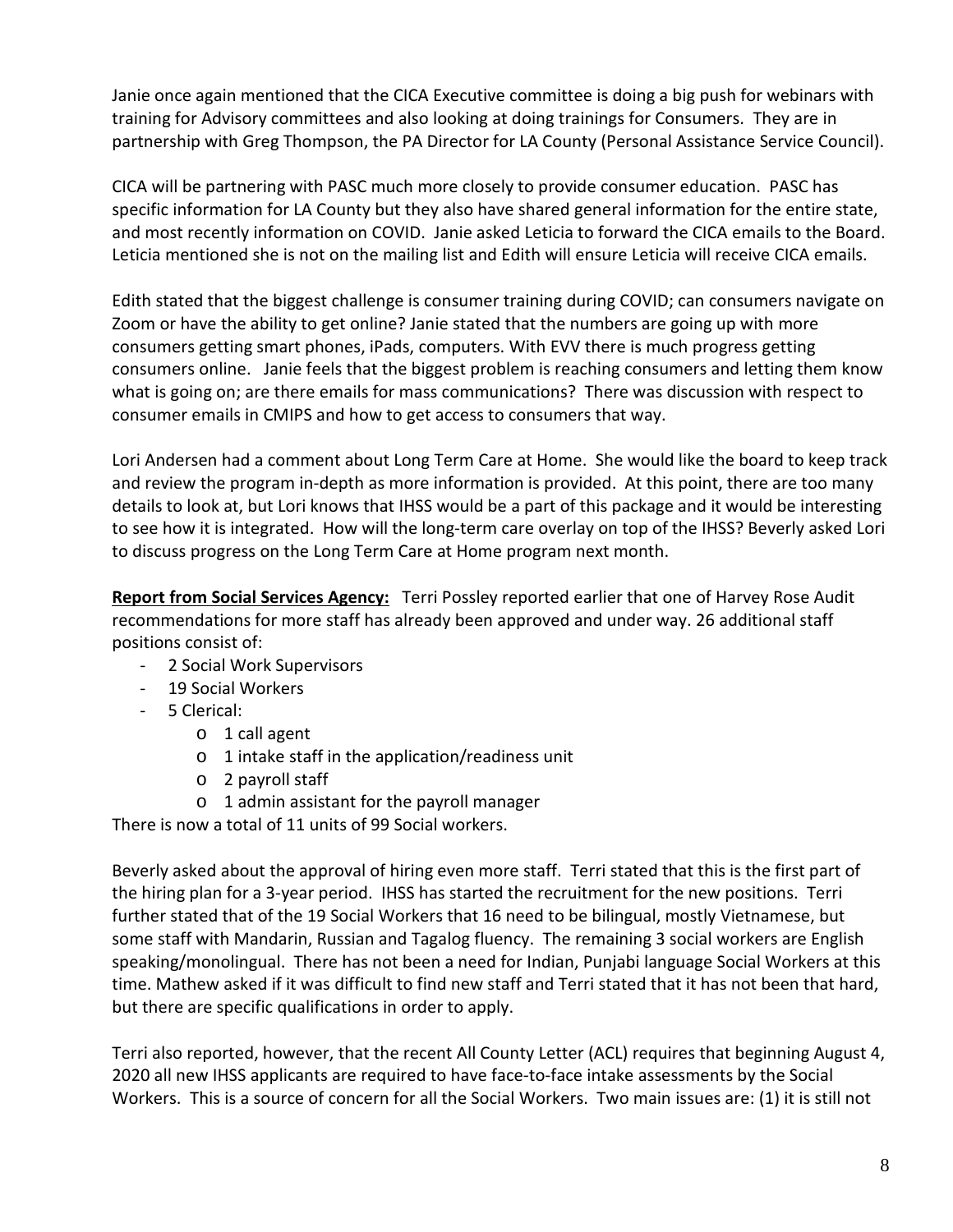safe to conduct home visits due to the pandemic and (2) clients may not let the Social Worker into their homes.

The ACL has an exception that if the applicant/recipient had tested positive for COVID, or if someone in their home has tested positive, or they are under quarantine then a phone intake can take place versus a home visit. Terri is working with her staff to establish a safety protocol for home visits which includes PPE/EPG guidelines and addresses other concerns shared by the Social Workers. Terri has completed her rough draft of the protocol and sent it to Mary Ann Warren, DASS Director. Once reviewed by Mary Ann, it will be forwarded County Counsel and Department of Public Health for a final review.

The State has told IHSS that if the Social Worker is denied access to the recipient's home for the initial assessment, then no hours will be authorized, which means the recipient cannot receive IHSS. Terri has instructed Social Workers to conduct the majority of the home visit over the phone, to the best of their ability, and then spend approximately 5 - 10 minutes finishing up the intake at the recipient's home.

Janie asked about what intakes are included in the ACL and Terri stated that this is for new applicant assessments only. Annual re-assessments can still be done via phone up until December 31st. Janie and Edith expressed deep concern about new applicants not getting IHSS because they may not allow in-person assessments because of the risk of COVID. There was discussion if a waiver could be requested, although unlikely because of the state mandate. Janie suggested that Terri speak with the Public Health Director, Sarah Cody and Terri thought it was a good idea and would take the idea into consideration.

Edith asked Nick if Monterey County had a protocol for in-home assessments, and Nick said that he reached out to his IHSS Program Manager, but at this time he had no additional information.

Terri also heard from Dr. Jeff Smith (Santa Clara County Chief Executive Officer), that county employees will be tele-working until February 2021.

**Next Meeting:** The next meeting of the Advisory Board is **Tuesday, August 18, 2020 from 12 noon to 1:30 pm** via ZOOM Virtual/Conference call.

## Agenda items:

- Shared Housing Mathew Lubinksy
- Update on the Change in By-Laws Terri Possley
- Update on the Harvey Rose Audit -Terri Possley
	- o Janie asked Terri if she could send out a copy of the actual audit document and Terri said she would as soon as it was available and OK to share with all
- Annual Recommendations, review and add, edit Beverly Lozoff, Edith Gong
- Long Term Care at Home Lori Andersen
- Review the AB Roster, seats, and vacancies Beverly Lozoff, Leticia Sabadin (explanation on the current members and their expired status)

\*\*Beverly wants clarification on the expired seats even though there are current members filling the seats.